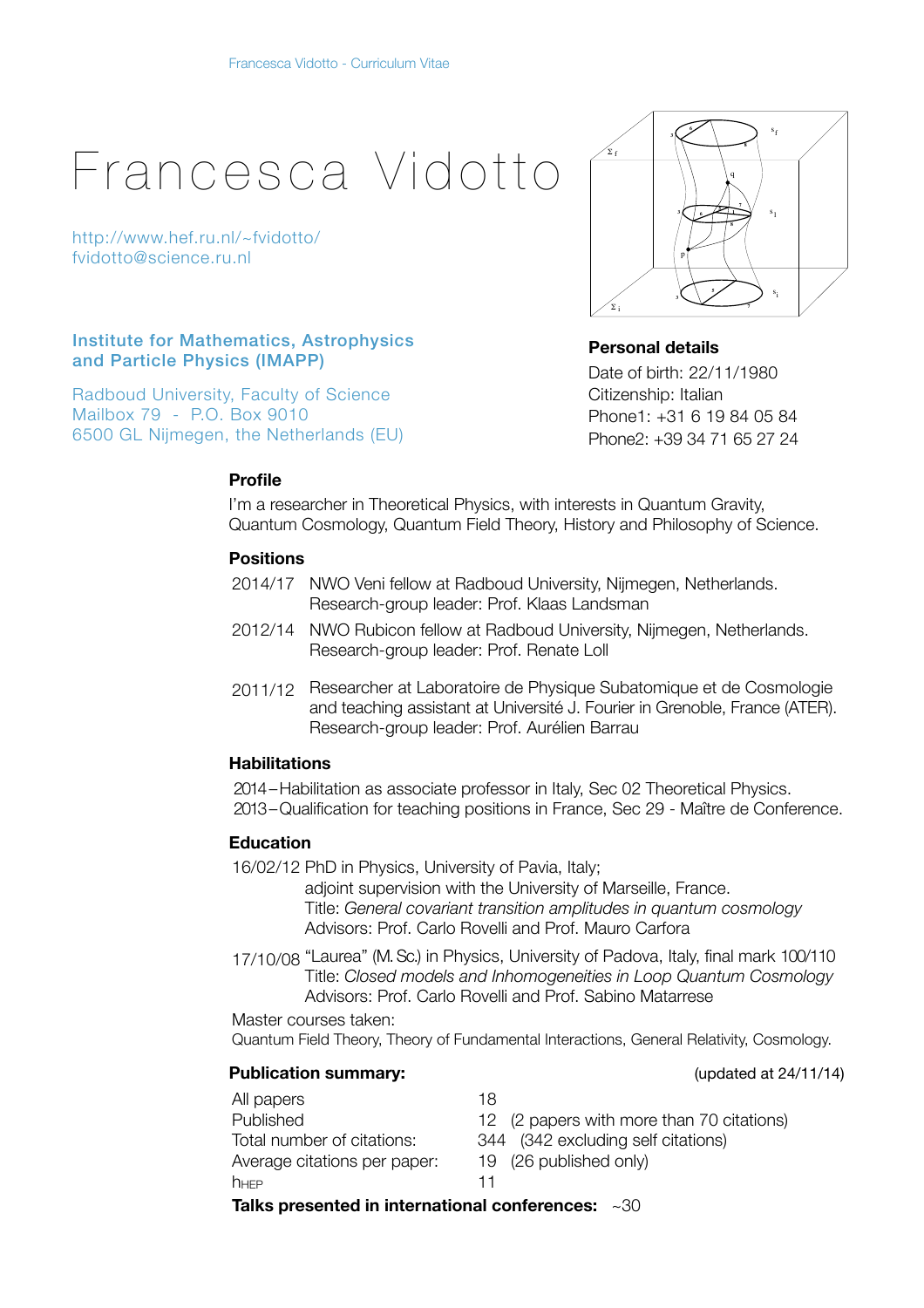# **Fellowships**

- 2014 "Veni fellowship" (250.000 €) awarded by the Netherlands Organization for Scientific Research (NWO) for the research project: "Investigating the early universe with quantum gravity" to be held at Radboud University, the Netherlands (36 months).
- $2012 -$  "Rubicon fellowship" (118.000  $\epsilon$ ) awarded by the Netherlands Organization for Scientific Research (NWO) for the research project: "Exploring the early universe with quantum gravity" to be held at Radboud University, the Netherlands (24 months).
- $2009 -$  "Fondazione Angelo Della Riccia" scholarship (11.000  $\epsilon$ ) for research in Quantum Gravity.
- 2008 Undergraduate Summer Research Position (3 months) c/o Perimeter Institute, Canada Project: "Early Universe in a Quantum Cosmos", Supervisor: Parampreet Singh.
- 2007 Erasmus scholarship ( 1 year ) c/o Centre de Physique Théorique, Marseille, France

#### **Awards**

• "Planck Stars" By Carlo Rovelli, Francesca Vidotto.

Honorable mention at the gravity essay contest by Gravity Research Foundation, USA.

• **"**Many-nodes/many-links spinfoam: the homogeneous and isotropic case" By [Francesca Vidotto.](http://arxiv.org/find/gr-qc/1/au:+Vidotto_F/0/1/0/all/0/1) Class.Quant.Grav.28:245005,2011.

Selected by the editors of Class.Quant.Grav. for inclusion in the 'Highlights of 2011-2012'.

• [James B. Hartle Award for the best student presentation at the 19th Iternational](http://www.gr19.com/)  Conference on General Relativity and Gravitation (GR19), Mexico City.

• "[Single particle in quantum gravity and BGS entropy of a spin network](http://www.slac.stanford.edu/spires/find/hep?key=8279691) " By Carlo Rovelli, Francesca Vidotto. Phys.Rev.D81:044038,2010 Honorable mention at the gravity essay contest by Gravity Research Foundation, USA.

### **Referees** for

Physical Review Letters, Physical Review D, Classical and Quantum Gravity, General Relativity and Gravitation, Studies in History and Philosophy of Modern Physics.

#### **Book**

#### •Covariant Loop Quantum Gravity

*An elementary introduction to Quantum Gravity and Spinfoam Theory* By Carlo Rovelli and [Francesca Vidotto](http://arxiv.org/find/gr-qc/1/au:+Vidotto_F/0/1/0/all/0/1). To be publish by CUP, December 2014.

# **Teaching**

2011/2012 – Physic Laboratory 1, Quantum Mechanics and Special Relativity for undergraduates at Université J. Fourier in Grenoble, France.

# **Mentoring**

- Supervision of Master research internship (Bertrand Jayles) Title: "Entanglement in Spinnetwork States" Period: 01/03/2014-30/06/2014
- Supervision of Bachelor research internship (John van de Wetering) Title: "Entanglement in Spinnetwork States" Period: 01/02/2014-15/07/2014

#### **Languages**

English, fluent; French, fluent; Spanish, basic understanding; Italian, mother language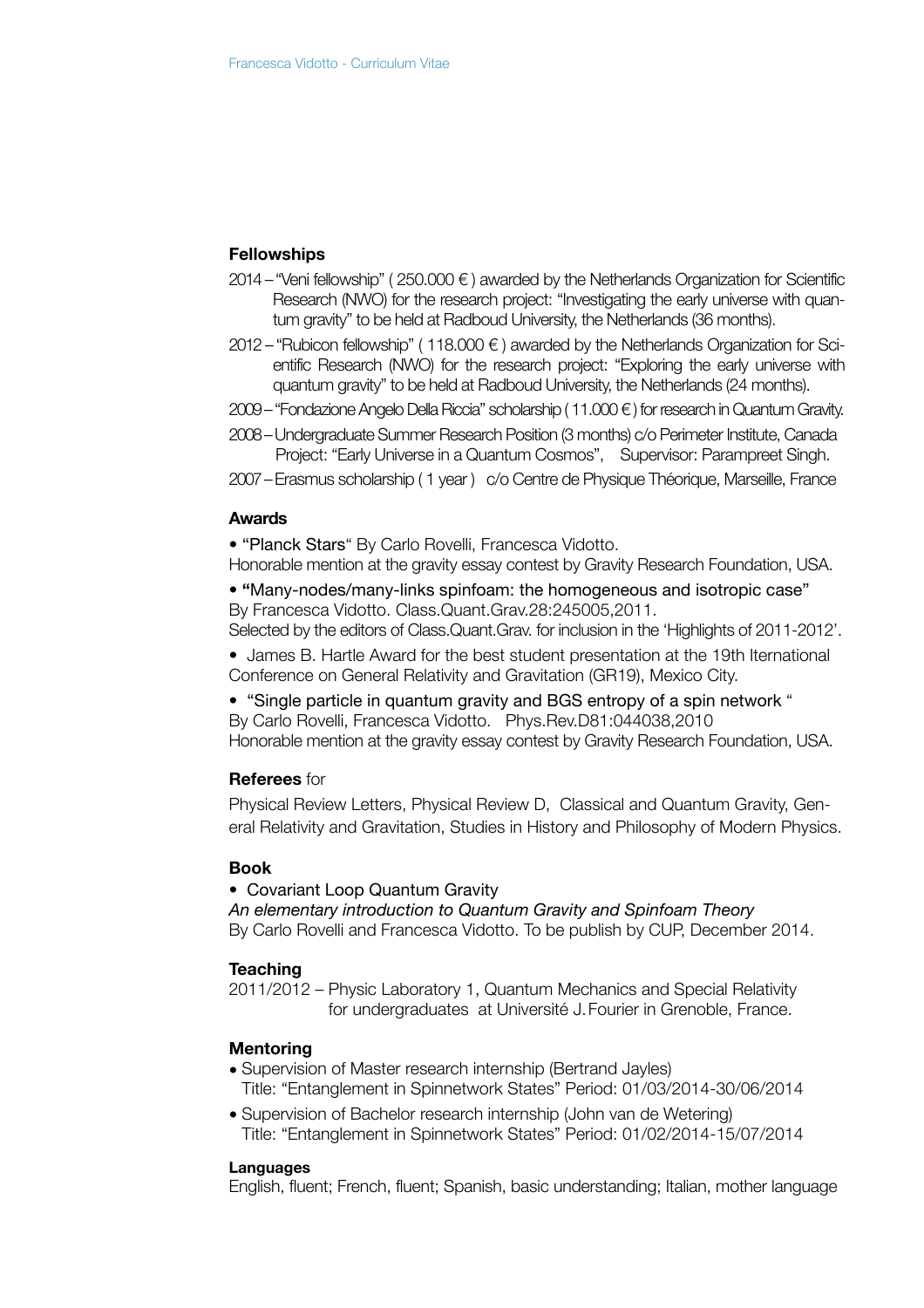#### **Administrative experience**

2002/04 – Elected member of the Faculty Council, University of Padova;

- 2002/04 Elected member of the Equal Opportunity Committee, University of Padova;
- 2001/02 Member of the Faculty Permanent Didactic Commission, University of Padova.

#### **Popularization activities**

- 2011 Open-air lecture "L'equazione dell'universo" at Festival della Letteratura, Mantova, Italy.
- 2005 Preparation and guide service at the Scientific Exposition "Sperimentando" for INFN and Department of Physics, University of Padova, May;
- 2005 Scientific advisor for the play "That Blue Light. Life of Marie Curie" by Ursa Major Theater, direction of Irene Ros;
- 2005 Main organizer of theTheatrical Review "La Scienza a Teatro", University of Padova, Spring.

#### **Science and society**

- 2001 Main organizer, Workshop "Globalizzazione, quale (co)scienza?", University of Padova, May;
- 2003 Main organizer, Conferences Cycle "Donne e Scienza: tre incontri con/tra donne di scienza", University of Padova, Spring;
- 2005 Invited speaker, Seminar "Gender in Science and Engineering: testimonies, researches, ideas.", University of Padova, February;

Seminar "Il corpo, alleato nell'apprendimento", Physics Department, University of Padova;

Lecture, "Donne, Scienza e Potere. Oseremo disturbare l'Universo?" Second Conference of the Italian Women and Science Association, University of Lecce, Italy, September;

Scientific Committee and Chair Person, Third Conference of the Italian Women and Science Association, University of Padova, September.

# **Other interests**

- Philosophy of Science, in particular in the prospective of Feminist Epistemology.
- Art & Science. I have been active in promoting science in theater.
- History of Science, and sociological aspects of science.

#### **Other professional experiences**

2006 – Editor of conference acts for the Equal Opportunity Committee, University of Padova; 2001 – Web designer for the Equal Opportunity Committee, University of Padova.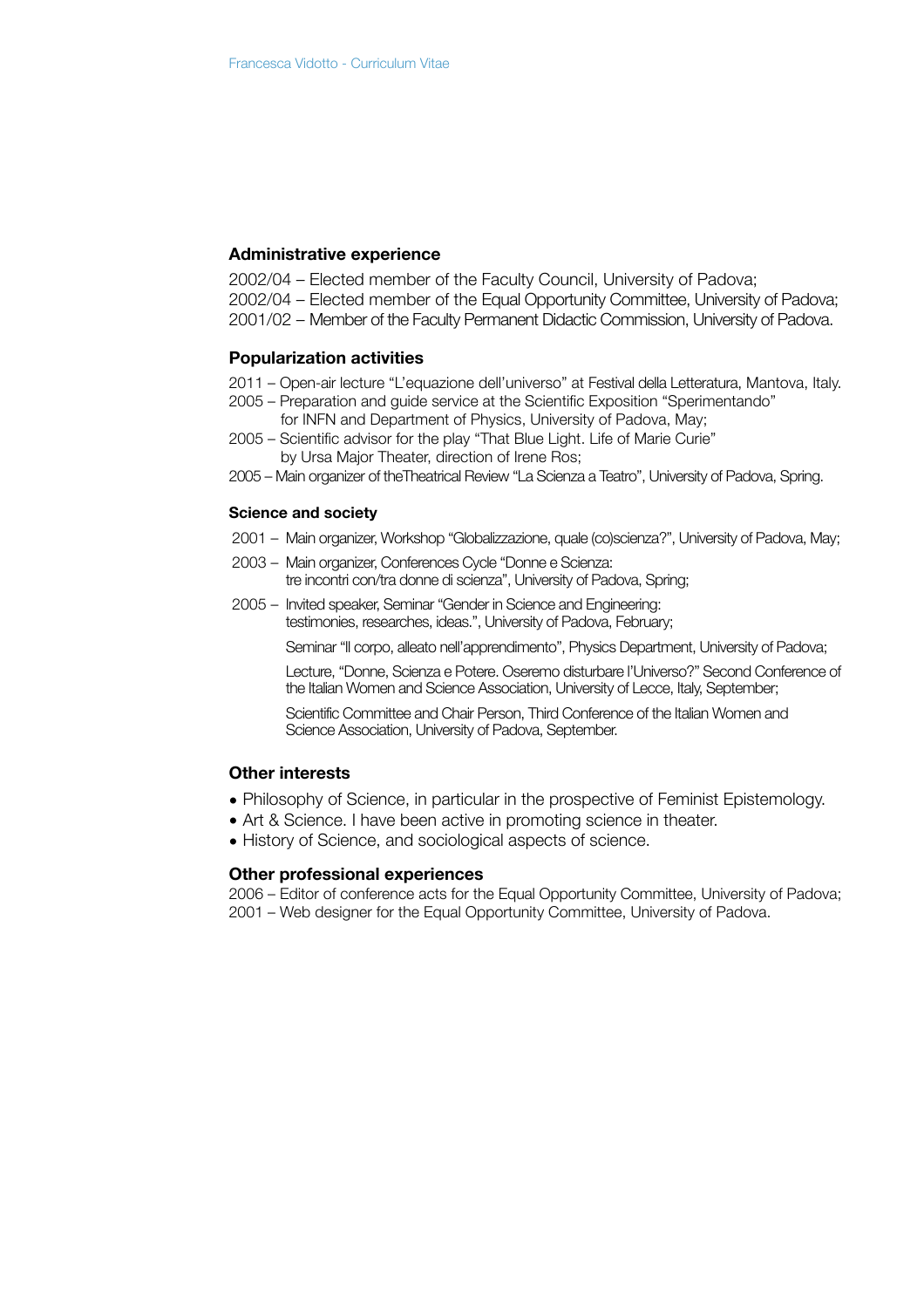#### **Conferences and selected talks**

**(**for the slides of each talk, please visit: [www.hef.ru.nl/~fvidotto/events/myevents.html](http://www.hef.ru.nl/~fvidotto/events/myevents.html))

- 2015 LOOPS15, Erlagen, Germany
	- 37 *talk TBA*
	- EFI Winter Conference on Canonical and Covariant LQG, Tux, Austria, February;
	- 36 *talk TBA*
	- 35 *talk Planck Stars* GRAPPA Institute, Amsterdam, the Netehrlands
	- Physics@FOM Veldhoven 2015, Utrecht, the Netherlands
	- 34 *talk Planck Stars*
- 2014 *talk (invited) Planck Stars* Physics Department, Trento, Italy
	- XI International Ontology Congress, Barcelona, Spain, October
	- 32 *talk (invited) A relational ontology from General Relativity and Quantum Mechanics*
	- XXI SIGRAV Conference on General Relativity and Gravitational Physics, Alessandria, Italy
	- 31 *talk (invited) What can we learn from Loop Quantum Cosmology? The case of Planck Stars*
	- International Conference "The Philosophy of Cosmology", Tenerife, Spain, September
	- Conceptual and Technical Challenges for Quantum Gravity, Rome, September
	- 30 talk *Spinfoam Cosmology and Maximal Acceleration*
	- Experimental Search for Quantum Gravity, SISSA, Italy, September
	- 29 *talk Experimental Search for Planck Stars*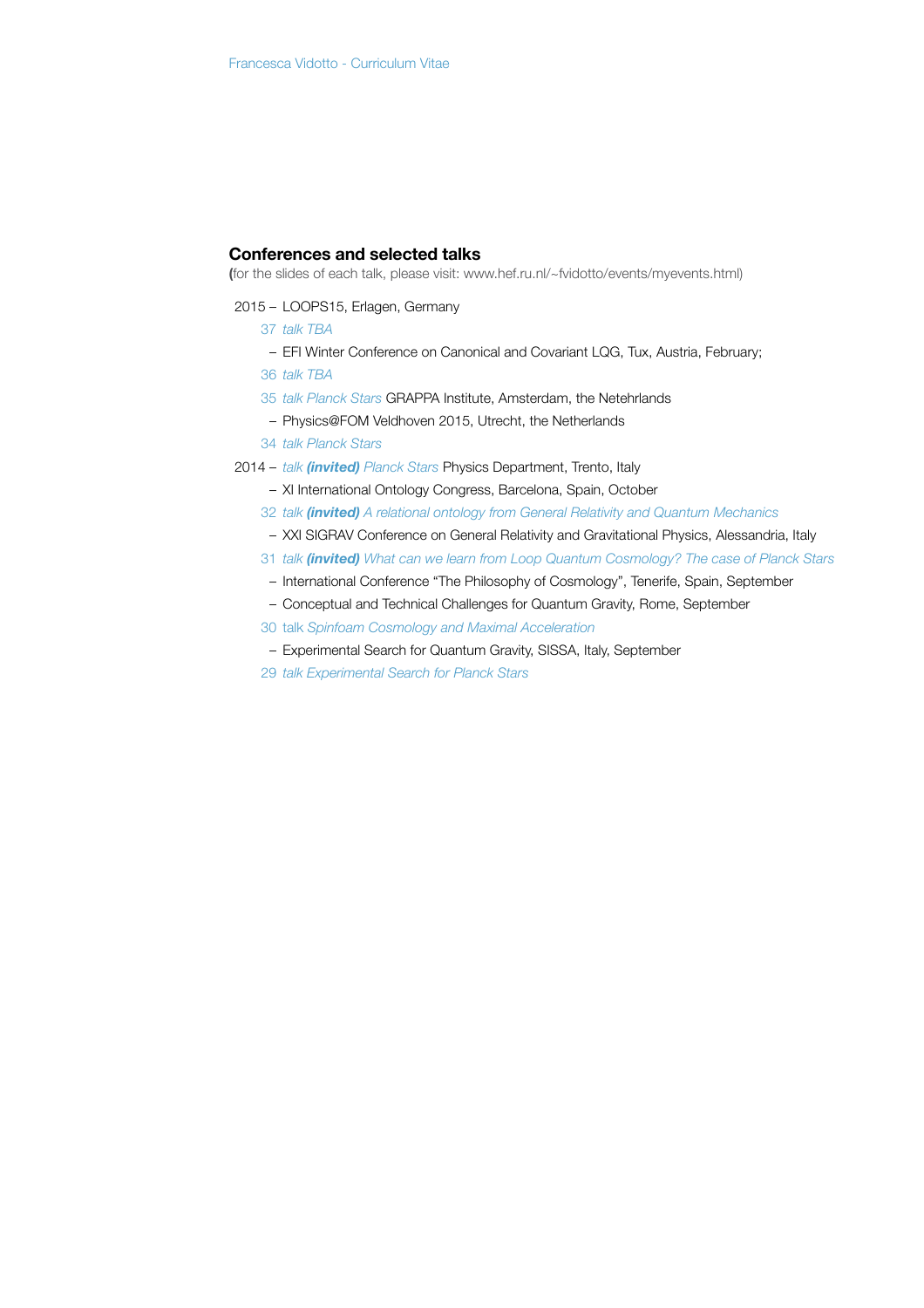#### 2014 – WE-Heraeus-Seminar Quantum Cosmology, Bad Honnef, Germany, August

- 28 *talk (invited) What can we learn from Loop Quantum Cosmology? The case of Planck Stars*
- Conference "Frontiers in Fundamental Physics", Marseille, France, July
- 27 talk: *["Atomism and Relationalism as guiding principles for Quantum Gravity"](http://www.hef.ru.nl/~fvidotto/materials/papers/Vidotto_Chicago_13.pdf)*
- XI SIGRAV graduate school "Gravity and the Quantum", Como, Italy, June
- 26 *talk Spinfoam Cosmology*
- Workshop Cosmology and the Constants of Nature, DAMPT, Cambridge, UK, March
- 4th FQXi's Conference "The Physics of Information", Vieques, Puerto Rico, January
- 2013 Seminar on the Philosophical Foundations of Quantum Gravity, U. of Illinois, Chicago, September;
	- 25 talk: *["Atomism and Relationalism as guiding principles for Quantum Gravity"](http://www.hef.ru.nl/~fvidotto/materials/papers/Vidotto_Chicago_13.pdf)*
	- LOOPS13, Perimeter Institute, Waterloo, Canada July
	- 24 talk: *"[A covariant prospective on singularity resolutio](http://www.slac.stanford.edu/spires/find/hep?key=8465665)n";*
	- 20th International Conference on General Relativity and Gravitation [\(GR20\)](http://gr20-amaldi10.edu.pl/), Warsaw, Poland, July
	- 23 talk: *"[Maximal acceleration in covariant loop gravity and singularity resolution"](http://www.slac.stanford.edu/spires/find/hep?key=8465665);*
	- Mini-workshop ["Philosophie et Physique",](http://www.sphere.univ-paris-diderot.fr/spip.php?article749&lang=en) Laboratoire Sphere\*, Paris, France. 28 June
	- 22 *talk ["Spinfoam and Cosmology",](http://www.hef.ru.nl/~fvidotto/materials/slides/Vidotto_APC_13.pdf) APC, Paris, France. 27 June;*
	- Third Oxford Miniseries: ["Cosmology and Quantum Foundations"](http://philcosmo.physics.ox.ac.uk/events), Oxford, UK, June
	- Workshop and Discussion Group: ["Inflationary Evidence",](http://philcosmo.physics.ox.ac.uk/sites/philcosmo.physics.ox.ac.uk/files/InflationaryEvidenceSchedule.pdf) Oxford, UK, June
	- Workshop ["Spacetime and the Wavefunction",](http://pagines.uab.cat/psts/wavefunction) Barcelona, Spain, April
	- Workshop "Infinities and Cosmology", DAMPT, Cambridge, UK, March;
	- 21 talk: *"Infinities as a measure of our ignorance";*
	- EFI Winter Conference on Canonical and Covariant LQG, Tux, Austria, February;
	- 20 talk: *"A new twist on spin connection";*
- 2012 "The Search for Quantum Gravity: CDT and Friends", Nijmegen, the Netherlands, December;

– Perspectives of Fundamental Cosmology, Nordita Program, Stockholm, Sweden, November;

- 19 talk: *"Spinfoam and Cosmology";*
- X International Ontology Congress "Physis. From elementary particle to human nature"San Sebastian, Spain, October;
- 13th Marcel Grossmann Meeting, Stockholm, Sweden, July;
- 18 talk: *"Spinfoam Cosmology";*
- 17 talk: *"Spinfoam for cosmologists";*
- Workshop "Quantum Gravity in Paris", APC-Paris, France, March;
- Workshop "Landscapes for Quantum Gravity", Pavia, Italy, February;

2011– [VII International Conference on Gravitation and Cosmology, Goa, India, December;](http://www.tifr.res.in/~icgc2011)

- 16 talk: *"An Invitation to Spinfoam Cosmology";*
- VI Aegean Summer School of Quantum Gravity and Quantum Cosmology, Greece, September;
- 15 talk: *"An Invitation to Spinfoam Cosmology";*
- [Women in Physics](http://www.perimeterinstitute.ca/Events/Women_in_Physics_Canada/Women_in_Physics_Canada/) , Perimeter Institute, Canada, July;
- 14 talk: *"What's the entropy of the gravitational field?";*
- ["Challenges for Early Universe Cosmology](http://www.perimeterinstitute.ca/Events/Challenges_for_Early_Universe_Cosmology/Challenges_for_Early_Universe_Cosmology/) , Perimeter Institute, Canada, July;
- 13 PI Quantum Gravity group meeting on *"Spinfoam Cosmology";*